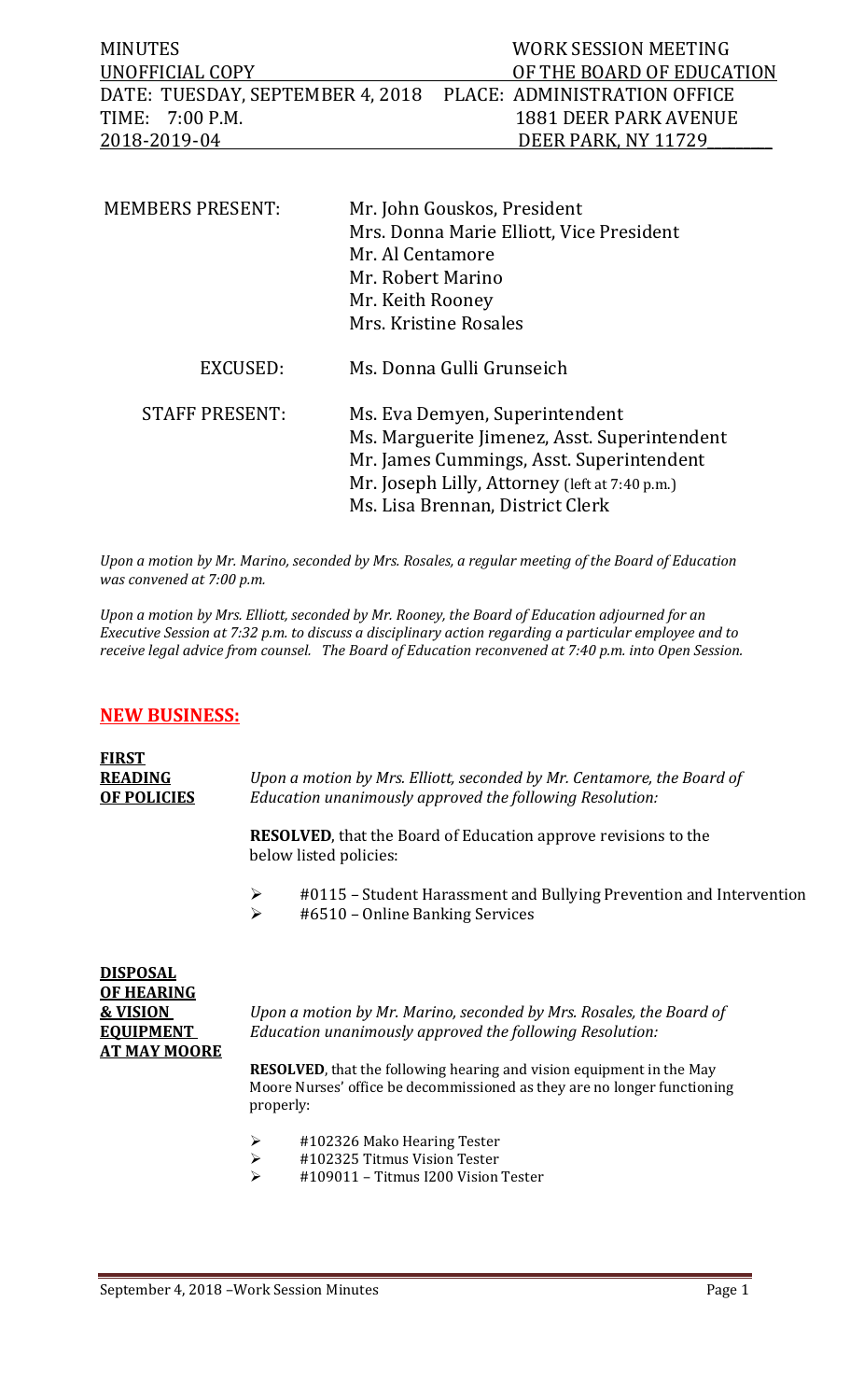**OF** *Upon a motion by Mrs. Elliott, seconded by Mr. Centamore, the Board of* **SCHEDULE** *Education unanimously approved the following Schedule D, Bid Rescind:*

#### **SCHEDULE D – BID RESCIND**

Bids for Bid # BDP18-019 Pupil Transportation To and From Jerusalem Avenue School were received and opened at 11:00 am on August 29, 2018.

Bids were advertised in Newsday and uploaded to the Empire State Purchasing Group website, located at [www.empirestatebidsystem.com.](http://www.empirestatebidsystem.com/) Forms and specifications were processed in accordance with Section 103 of the General Municipal Law.

Bids were received from the following vendor:

Towne Bus Corp.  $$5395.00$  per pupil per month \$1600.00 additional pupil per month \$2600.00 driver assistant \$6600.00 per bus per month \$6900.00 wheel chair van

Present at bid opening: Lauren von Ende, Purchasing Agent and Concetta Bertelle, Recorder. There were no vendors present.

It is recommended that the bid not be awarded to the sole bidder. This will be performed in-house by our transportation employees.

## **DISCUSSION ITEMS:**

- Summer/on-going Projects update Ms. Demyen showed a powerpoint presentation on some summer projects in the District
- Discuss day/time for BOE to take Building Tours will plan tours before budget season starts
- BOE committees take off Technology committee due to low participation in the past
- Washington Building waiting on sewer agreement
- Next Board Meeting September 25 in District Office